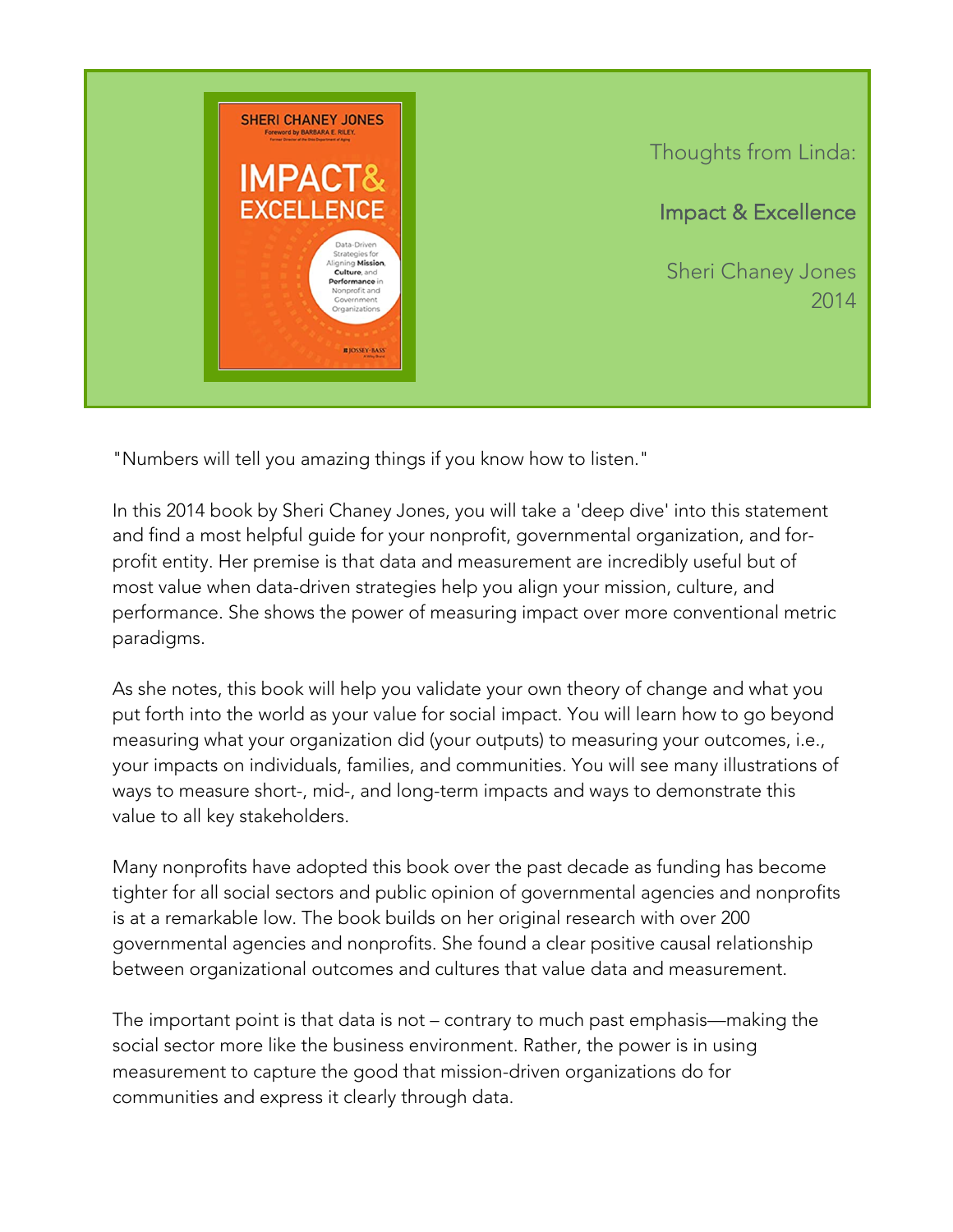Sheri Chaney Jones serves as President of Measurement Resources Company in Columbus, Ohio, today and teaches a course called Creating Measurement Cultures as part of Ohio's Certified Public Manager's Program. She holds a master's degree in industrial and organizational psychology from Central Michigan University and has been a key advisor to several governmental organizations, including the Ohio Department of Aging. She offers this entity as a great example in the book of a high-impact department. The skillful use of data and impact measurement persuaded lawmakers to give older adults the option to stay home and receive care versus other more expensive options. Her work helped control the budget for Medicaid in Ohio and helped provide much more compassionate and effective solutions for seniors in that state.

The book is divided into thirteen chapters and has two appendices filled with useful information. Chapters include The Call to Be More Strategic, High-Performance Measurement Cultures, The Reality: We are Not as Good as We Think, The Five Cs of Easy and Effective Impact and Excellence, Taking the Next Step. There are also five chapters on one of her 'Five Cs.' Workbook-oriented, each chapter ends with a series of questions for you and your team to assess your approach and progress with each idea presented.

I particularly liked the chapter entitled Letting Go of Excuses, The "Five Cs" of Easy and Effective Impact and Excellence. This chapter takes the reader through a well-known formula for change, The Gleichen's Formula, with a solid explanation and examples to illustrate the formula in action. This chapter includes the story of the 2011 movie Moneyball and the example of General Manager Billy Beane's data-driven approach to building a team with the Oakland As. He revolutionized the game with this approach. This chapter includes the introduction to the bi-partisan Moneyball for Government movement, a growing effort to expand the evidence-based, data-rich process for evaluating potential government programs and their impact on society.

Jones notes that the 'Five Cs' of easy and effective impact and excellence have the power to transform any organization. As she says, "these five elements entail proven, practical strategies for all social-sector organizations, regardless of size, budget, and activities. These motivational strategies can be easily incorporated into any organization's culture and accommodated by any budget. They can often be implemented with current staff and volunteers and do not require an infusion of additional resources. The bottom line for today's social sector is this: sustained success requires more than merely collecting data and running reports. Lasting change will depend on taking appropriate action as it relates to the Five Cs."